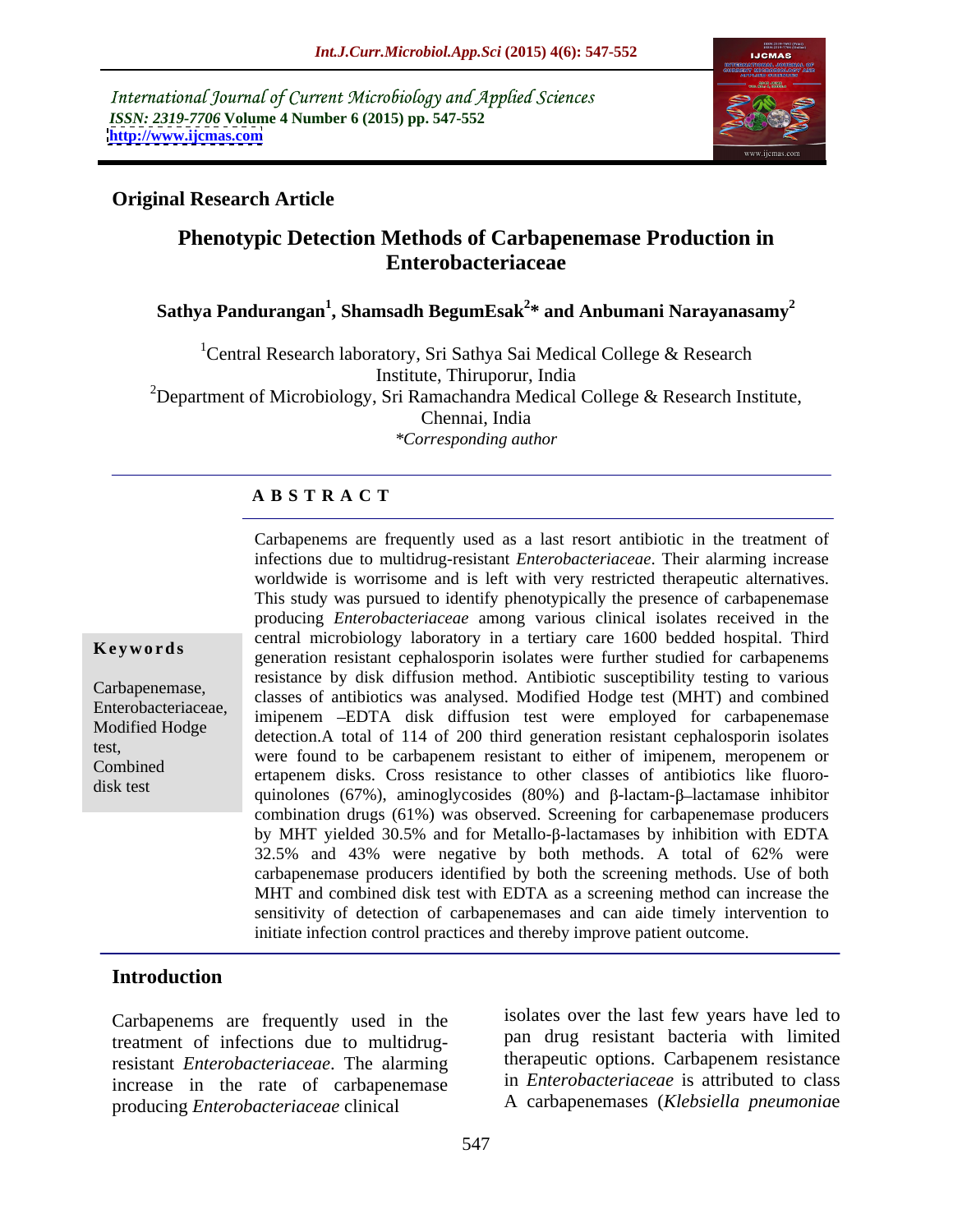carbapenemase KPC types), the class B or oxacillinases (e.g., OXA-48-like enzymes).

The laboratory identification of (BioMerieux, France) with appropriate carbapenemases needs to be modified as an increasing assortment of  $\beta$ -lactamases is reported in members of the Family *Enterobacteriaceae*. Both MBL and KPC carbapenemases are known to co-exist and Antimicrobial susceptibility was tested are increasingly recovered from clinical according to CLSI recommendations. The specimens leading to difficulty in diffusion method on Mueller-Hinton agar differentiating and identifying these (Himedia, Mumbai) was used to test enzymes by phenotypic testing. These susceptibility to Ampicillin (A-10µg), enzymes hydrolyze almost all  $\beta$ -lactam antibiotics, and hence the detection of each 30µg), Ceftazidime (Caz-30µg), Cefotaxime one of them can be masked by the (Ce -30µg), Cefepime (Cpm -30µg),

MBL and KPC Carbapenemases are mostly Ciprofloxacin (Cip-5 µg), Ofloxacin (Of encoded by mobile transposon and/or 5µg), Amikacin (Ak-30µg), Netilmicin integron determinants resulting in faster (Net-30 $\mu$ g), dissemination to the other members of Polymyxin (Pb 300U), Piperacillin *Enterobacteriaceae* with limited therapeutic choices (Athanassios Tsakris *et al.,* 2010).

Therefore it is essential to detect and differentiate class A and B carbapenemases among *Enterobacteriaceae* isolates in the clinical laboratory that may provide substantial information before application of the more expensive molecular techniques. This study focused on the simple phenotypic detection methods for carbapenem resistance producers. for aptmediationin reducing the spread of such isolates and further management. Screening for Amp C  $\beta$ -lactamase

#### **Materials and Methods**

This prospective cross sectional study was production was done by using Cefoxitin initiated after obtaining approval from the (30µg) and were considered resistant when Institutional Ethical Committee inhibition zone was  $\leq 16$  mm size according (CSP/12/JAN/08). A total of 200 third generation cephalosporin resistant isolates

metallo β-lactamases (MBLs) (VIM, IPM, carbapenems namely imipenem, ertapenem and NDM types), and the class D or meropenem by disk diffusion method (Queenan *et al.,* 2007) the isolates was confirmed using a set of in that showed resistance to either of the were selected for the study. The identity of house biochemical tests and Vitek 2 GN ID quality control.

#### **Antimicrobial susceptibility:**

expression of the other. Imipenem (I-30 µg), Meropenem-(Mem- Cephalexin (Cn-30µg), Cefuroxime (Cxm- 10µg), Ertapenem-(Etp-10µg), 5µg), Amikacin (Ak-30µg), Netilmicin  $Tigecyclic-(Tgc-15µg)$ , Polymyxin (Pb 300U), Piperacillin/  $(Piperacillin-100µg,$ Tazobactum-10µg) and Cefaperazone/ Sulbactam- Cfs (Cefaperazone-75µg, Sulbactam- 30µg).

#### **Screening for ESBL production**

Those strains that were resistant to cefotaxime and or ceftazidime with reduced susceptibility were included as ESBL producers.

#### **Screening for Amp C -lactamase production**

Screening for Amp  $C$   $\beta$ -Lactamase to CLSI guidelines.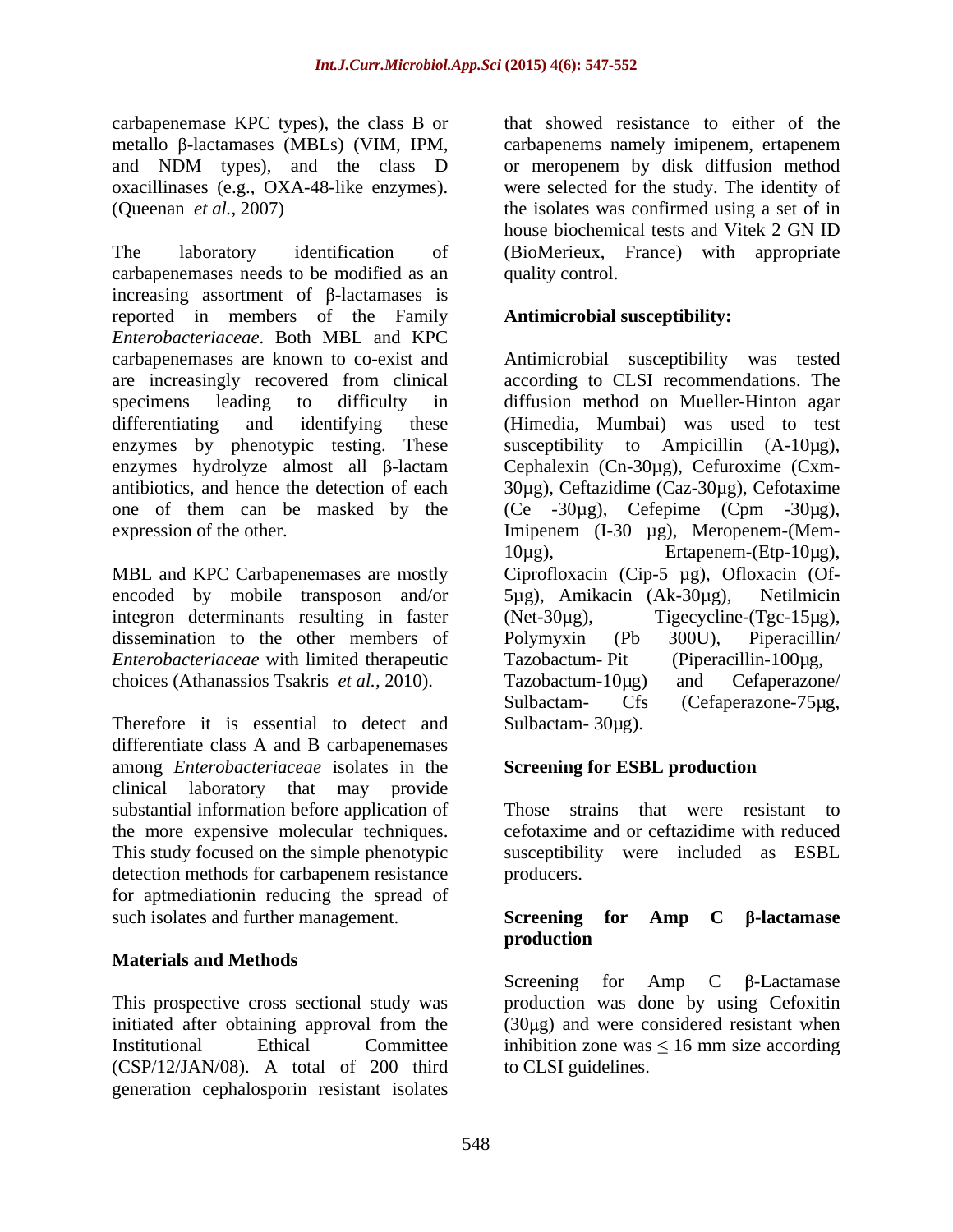# **Phenotypic detection of carbapenamase production by Modified Hodge test**

Hodge test as per CLSI guidelines**.** A lawn culture of the 1:10 dilution of *Escherichia*  was done on Mueller Hinton agar plate and a 10-µg meropenem susceptibility disk was carbapenems namely imipenem, ertapenem organism was then streaked in a straight line from the edge of the disk to the edge of the plate. Four strains were tested on the same **Distribution of** *Enterobacteriaceae*: The plate with one disk and were incubated Following isolates were tested: *Escherichia* overnight at 35°C ± 2°C in ambient air for *coli* (n=123), *Klebsiella pneumoniae* (n=43),

Interpretation was done after 16–24 hours of incubation. Positive Modified Hodge test showed a clover leaf-like indentation of the within the disk diffusion.  $\blacksquare$  Non-Bronchoalveolar lavage and 1

### **Combined Imipenem- EDTA disk test for detection of Metallo- -lactamases (MBL)**

All isolates were tested with the combined imipenem-EDTA test as per Yong *et*  combined disk were placed on the plate (Hi mm than the imipenemdisk alone was aminoglycosides, amikacin exhibited 58% considered as a Metallo  $\beta$ -Lactamase (MBL) (116/200), netilmicin 68% (137/200) and positive strain. to bramycin 75% (151/200) whereas

#### **Results and Discussion**

**(MHT) Study design**: This study was conducted in All the isolates were subjected to Modified laboratory in Sri Ramachandra medical *coli* ATCC 25922 as recommended by CLSI resistant to third generation cephalosporins placed in the centre of the test area. The test or meropenem by disk diffusion method the Department of Clinical Microbiology centre which caters to 1600 beds. 200 isolates of Family *Enterobacteriaceae* were included and resistance to either of the carbapenems namely imipenem, ertapenem were selected for the study.

16 24 hours. *Enterobacter cloacae* (n= 12), *Proteus vulgaris* (n=8), *Providencia rettgeri* and *Citrobacter freundii* (n=5) each and *Proteus mirabilis* (n=4).

*Escherichia coli* 25922 strain growing along **Source specimen of the isolates**: The the test organism growth streak within the source distribution of specimens included disk diffusion zone indicating production of 153 strains from urine, 34 from exudates (8 carbapenemase and a negative test showed wound swabs, 3ear swabs, 2 peritoneal fluid, no growth of the *Escherichia coli* ATCC 1 tissue sample, & 20 pussamples) 10 from 25922 along the test organism growth streak blood and 3 from respiratory secretions (2 Non-Bronchoalveolar lavage and 1 endotracheal secretion).12 strains were collected from intensive care units and 188 from various wards.

#### **Antibiotic susceptibility pattern**

*al.*2009with appropriate positive and negative controls**.** Test organisms were cephalosporins - cefepime was 77% inoculated on to Mueller Hinton agar plates (155/200),  $\beta$ -lactam  $\beta$ -lactamase inhibitor as per CLSI guidelines. A 10-µg imipenem combination drugs like cefaperazonedisk and imipenem  $(10-\mu g)$  - EDTA  $(750\mu g)$  sulbatum and piperacillin – tazobactum Media, Mumbai) and incubated for 16-18 and 60% (121/200) respectively. Crosshours at 35<sup>o</sup>C. The increase in inhibition resistance to other classes of antimicrobial zone with the imipenem and EDTA disk  $\geq 7$  agents was observed in this study. Among Resistance to fourth generation showed a resistance rate of 44% (89/200) aminoglycosides, amikacin exhibited 58% (116/200), netilmicin 68% (137/200) and tobramycin 75% (151/200) whereas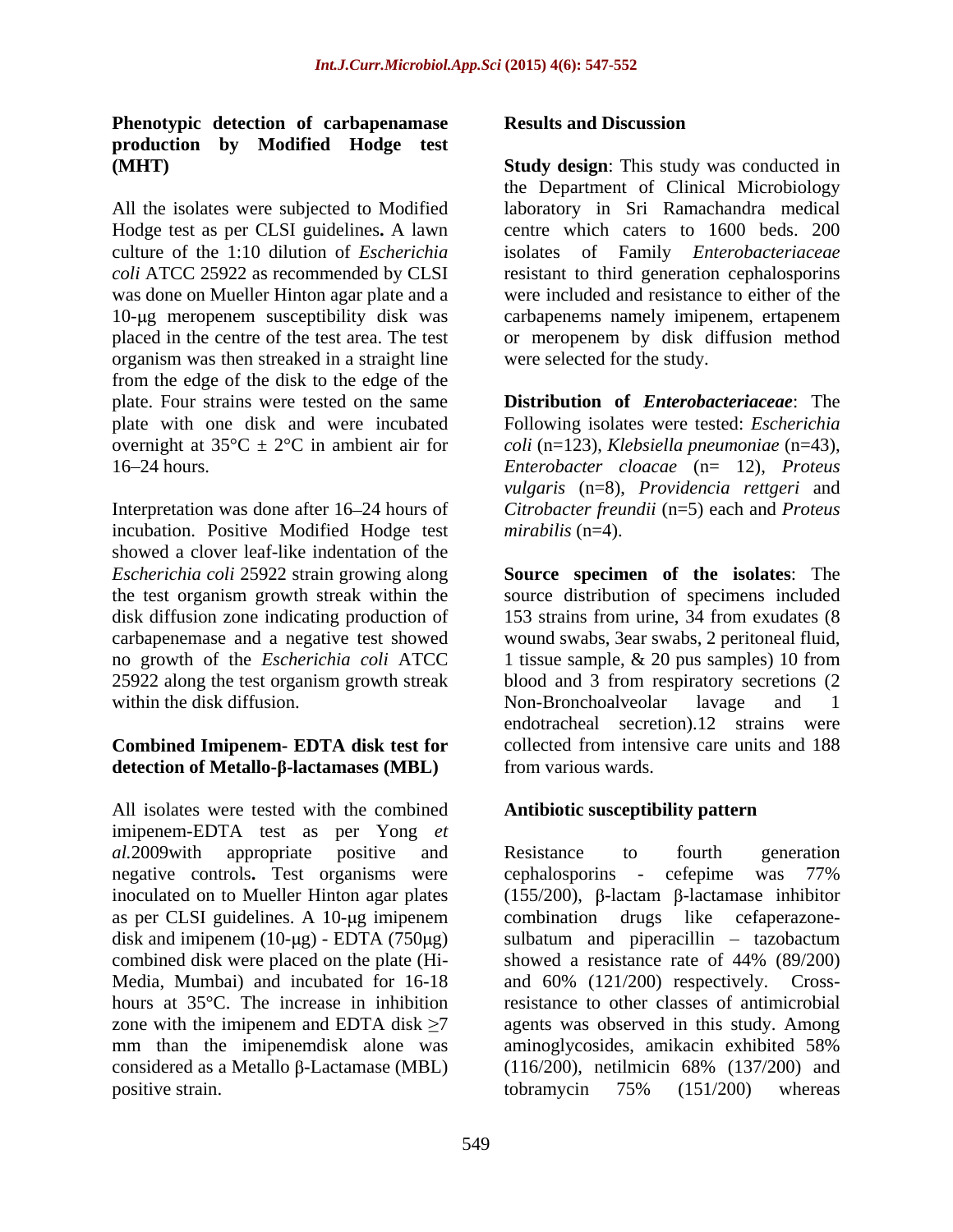quinolones, showed 75% (150/200) to tigecycline 10.5 % (21/200). The mechanisms. Detection of MBL is

#### **Detection of Carbapenemase production**

About 62% (114 of 200) carbapenem carbapenems may not be considerably raised resistant isolates tested positive for in MBL-producing strains and it is important production of carbapenemases by both MHT and MBL screen. Among the 114 strains, 30.5 % (N=61) were detected by MHT and Carbapenemase production was witnessed at 32.5% (N=65) by MBL screen. Both MBL a higher rate in *Enterobacter cloacae* and and MHT screen were positive in 12 (6%) *Providencia rettgeri* (83%) when compared isolates (Table 1). Authors from different to 63% in *Proteus vulgaris*, 60% in parts of India have reported varying Citrobacter freundii and Klebsiella resistance rates of carbapenem in *pneumoniae*, 52% in *Escherichia coli* and *Enterobacteriaceae* ranging from 5.75% to 51% in various gram negative bacilli over a marginally higher than the rates observed by decade. (Gupta *et al.,* 2006; Wattal *et al.,* (Wattal *et al.,* 2010) in a surveillance study 2008; Deshmukh *et al.,* 2011; Priya Datta in 2008 in ICU isolates and noted that *et al.,* 2012; Shanthi *et al.,*2013; carbapenemase production in *Escherichia*  Shanmugam *et al.,* 2013; Rai *et al.,* 2014).

Carbapenemase producers are increasingly identified namely Ambler class A of the VIM types, and class D of the OXA-48 type porin loss. Organisms that produce (Yan *et al.,* 2002; Lee *et al.,* 2001)**.** Many phenotypic to advanced molecular-based

different carbapenemase classes can be recognised in a single plate and the disadvantage is it cannot discriminate between various classes of carbapenemases producers were easily detected by the MHT and leads to false positives for Amp C and ESBL isolates (Lee *et al.,* 2001).

ciprofloxacin and 61% (133/200) to only resistance to carbapenems and cannot ofloxacin. Minimum resistance was noted always detect Metallo-β-lactamases (MBL). with Polymyxin- B 6% (12/200) followed by This resistance can be mediated by multiple Routine disk susceptibility testing indicates mechanisms. Detection of MBL is imperative as it calls for preventive measures to halt the spread of multi drug resistant (MDR) strains. The MIC to to implement simple screening procedures.

> to 63% in *Proteus vulgaris,* 60% in *Citrobacter freundii* and *Klebsiella pneumoniae*, 52% in *Escherichia coli* and 50% in *Proteus mirabilis.* This was *coli*, Klebsiella spp., as 31&51% respectively.

reported across the globe in Family 86(43%) isolates tested negative by both *Enterobacteriaceae.* Mostly, three types of methods in spite of being resistant to carbapenemases are now commonly carbapenems by disk diffusion. The likely KPC type, class B of the NDM-1, IMP, and ESBL, or Amp C hyper producers with techniques are being used for detecting frequently produce more than a single  $\beta$ production of carbapenemases, from lactamase (Beth Rasmussen *et al.,* 1997). ones. screened by cefoxitin disk diffusion and The main advantage of MHT is that negative for all the screening tests namely explanation could be over production of porin loss. Organisms that produce carbapenem-hydrolyzing enzymes Amp  $C$   $\beta$  -lactamase production was found to be  $61\%$ . 39 isolates  $(19.5\%)$  were for carbapenemase and Amp C producers.

> Class A and class D carbapenemase but not so with NDM-MBL producers.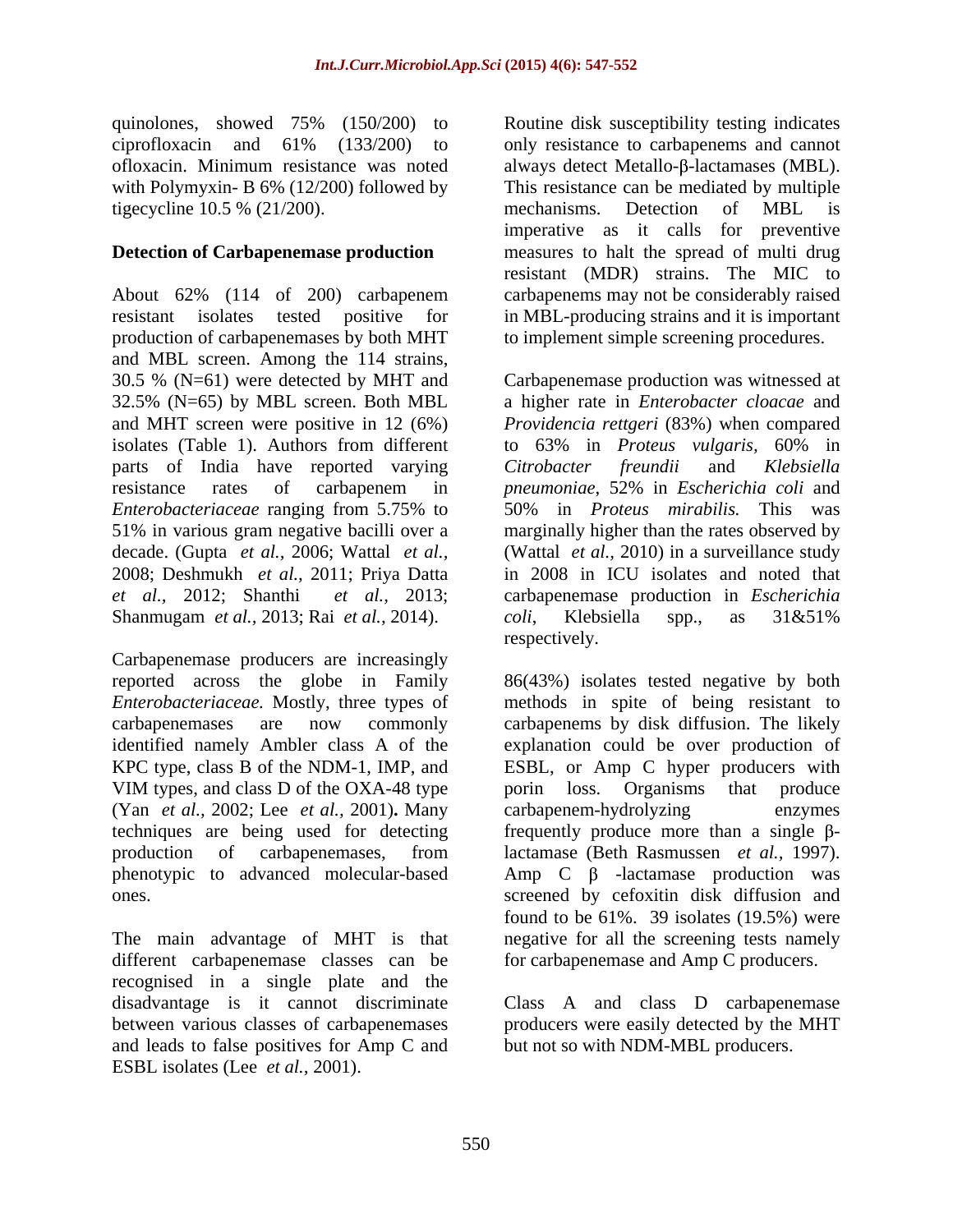#### *Int.J.Curr.Microbiol.App.Sci* **(2015) 4(6): 547-552**

| Organisms                             | <b>MHT</b> | <b>MBL</b><br>Positive Positive | Both MHT $\&$<br><b>MBL</b> positive $\vert$ | Amp C<br>Positive | Carbapenemase +<br>$Amp C+ESBL$<br>$\beta$ - lactamases |
|---------------------------------------|------------|---------------------------------|----------------------------------------------|-------------------|---------------------------------------------------------|
| <i>Escherichia coli</i> ( $N=123$ )   | 27         | 43                              |                                              | 40                |                                                         |
| Klebsiella pneumoniae (N=43)          | 17         | 11                              |                                              | 15                |                                                         |
| $\vert$ Enterobacter cloacae (N=12)   |            |                                 |                                              |                   |                                                         |
| $\vert$ Citrobacter freundii (N=5)    |            |                                 |                                              |                   |                                                         |
| <i>Providencia rettgeri</i> ( $N=5$ ) |            |                                 |                                              |                   |                                                         |
| <i>Proteus mirabilis</i> ( $N=4$ )    |            |                                 |                                              |                   |                                                         |
| <i>Proteus vulgaris</i> $(N=8)$       |            |                                 |                                              |                   |                                                         |
| Total $(200)$                         | 61         | 65                              | 12                                           |                   |                                                         |

| <b>Table.1</b> Distribution of various types of β- lactamases in Family Enterobacteriaceae |  |
|--------------------------------------------------------------------------------------------|--|
|--------------------------------------------------------------------------------------------|--|

**Fig.1** Detection of carbapenamase by MHT and Combined imipenem- EDTA disk test



1a) Modified Hodge test-Positive clover leaf pattern



1b) Combined disk test with increase in zone size for imipenem-EDTA disk than imipenem disk alone